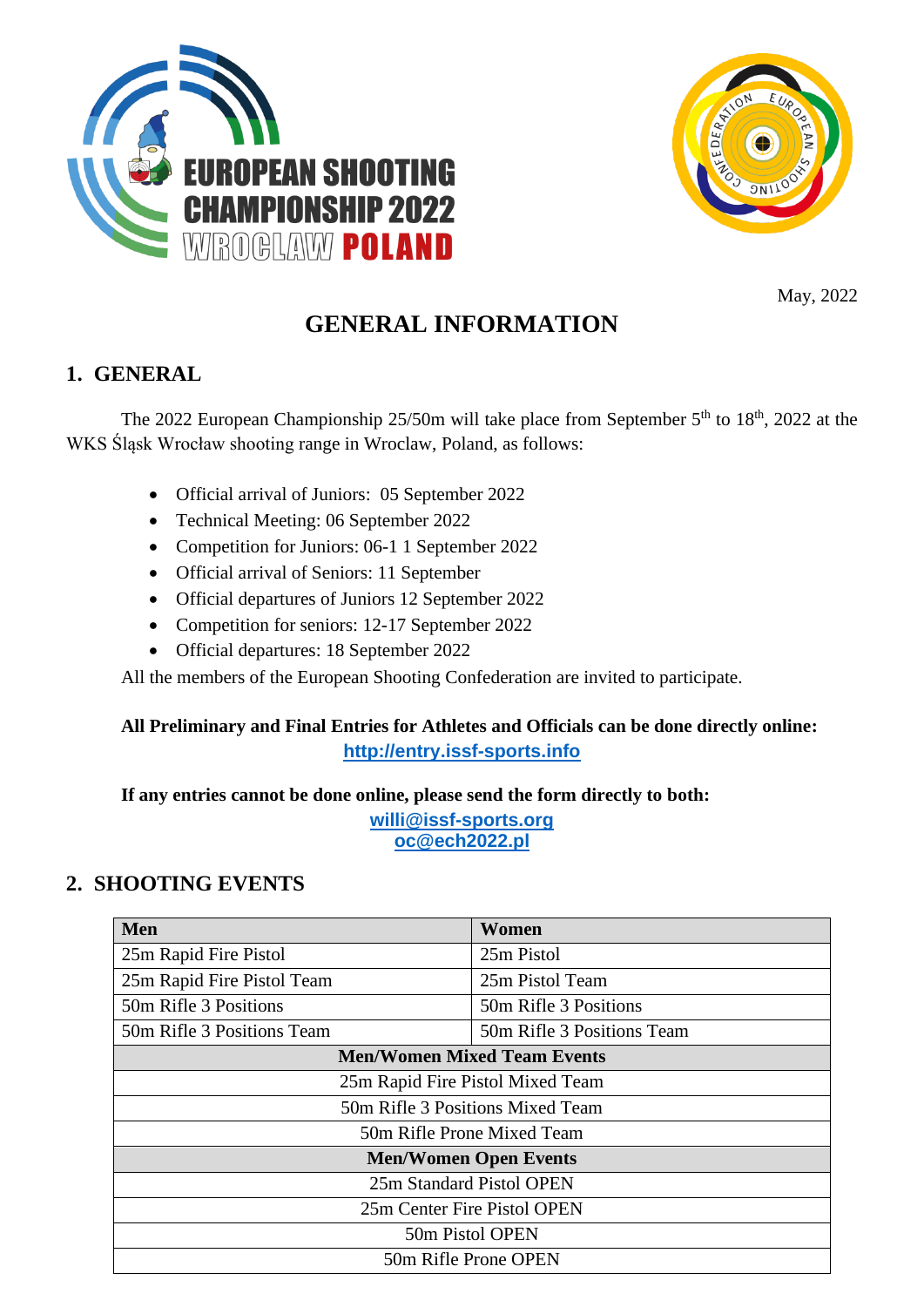| <b>Men Junior</b>                | <b>Women Junior</b>        |  |  |
|----------------------------------|----------------------------|--|--|
| 25m Pistol                       | 25m Pistol                 |  |  |
| 25m Rapid Fire Pistol            | 25m Pistol Team            |  |  |
| 25m Rapid Fire Pistol Team       | 50m Rifle 3 Positions      |  |  |
| 50m Rifle 3 Positions            | 50m Rifle 3 Positions Team |  |  |
| 50m Rifle 3 Positions Team       |                            |  |  |
| <b>Juniors Mixed Team Events</b> |                            |  |  |
| 50m Rifle Prone Mixed Team       |                            |  |  |
| 50m Rifle 3 Positions Mixed Team |                            |  |  |
| <b>Juniors Open Events</b>       |                            |  |  |
| 25m Standard Pistol OPEN         |                            |  |  |
| 50m Pistol OPEN                  |                            |  |  |
| 50m Rifle Prone OPEN             |                            |  |  |

# **3. VENUE**

- The Championship will take place at the **WKS Śląsk Wrocław shooting range, Poland.** Address: ul. Świątnicka 36, 52-018 Wrocław GPS: 51.0799430, 17.091821
- The ranges will be equipped with SIUS electronic targets as follows:

| 32 firing lines for Pistol, model S25/50         |
|--------------------------------------------------|
| 42 firing lines for Rifle / Pistol, model S25/50 |
|                                                  |
| 15 firing lines for Pistol, model S25/50         |
| 10 firing lines for Rifle, model LS 25/50        |
|                                                  |

• All activities as OC offices and all other facilities will be located at the **WKS Śląsk Wrocław shooting range complex**.

# **4. COMPETITION SCHEDULE**

- The Preliminary Competition Schedule of the European Championship is attached to this document.
- The Final Competition Schedule, including training schedule will be distributed after the Final Entry Deadline (which is 30 days before the official arrival day). The latest updates will be provided at the Technical Meeting.

# **5. RULES AND REGULATIONS**

The European Championship will be conducted according to the ESC General Regulations and ISSF Rules and Regulations – detailed information is available on the ISSF website [www.issf-sports.org](http://www.issf-sports.org/). Information about rules of non-ISSF events is available on the ESC website [www.esc-shooting.org](http://www.esc-shooting.org/) In case of disagreement in the interpretation of the rules, the valid English text shall prevail. Jury members (Competition Jury, RTS Jury and Equipment Control Jury) will be nominated by ESC to supervise the European Championship.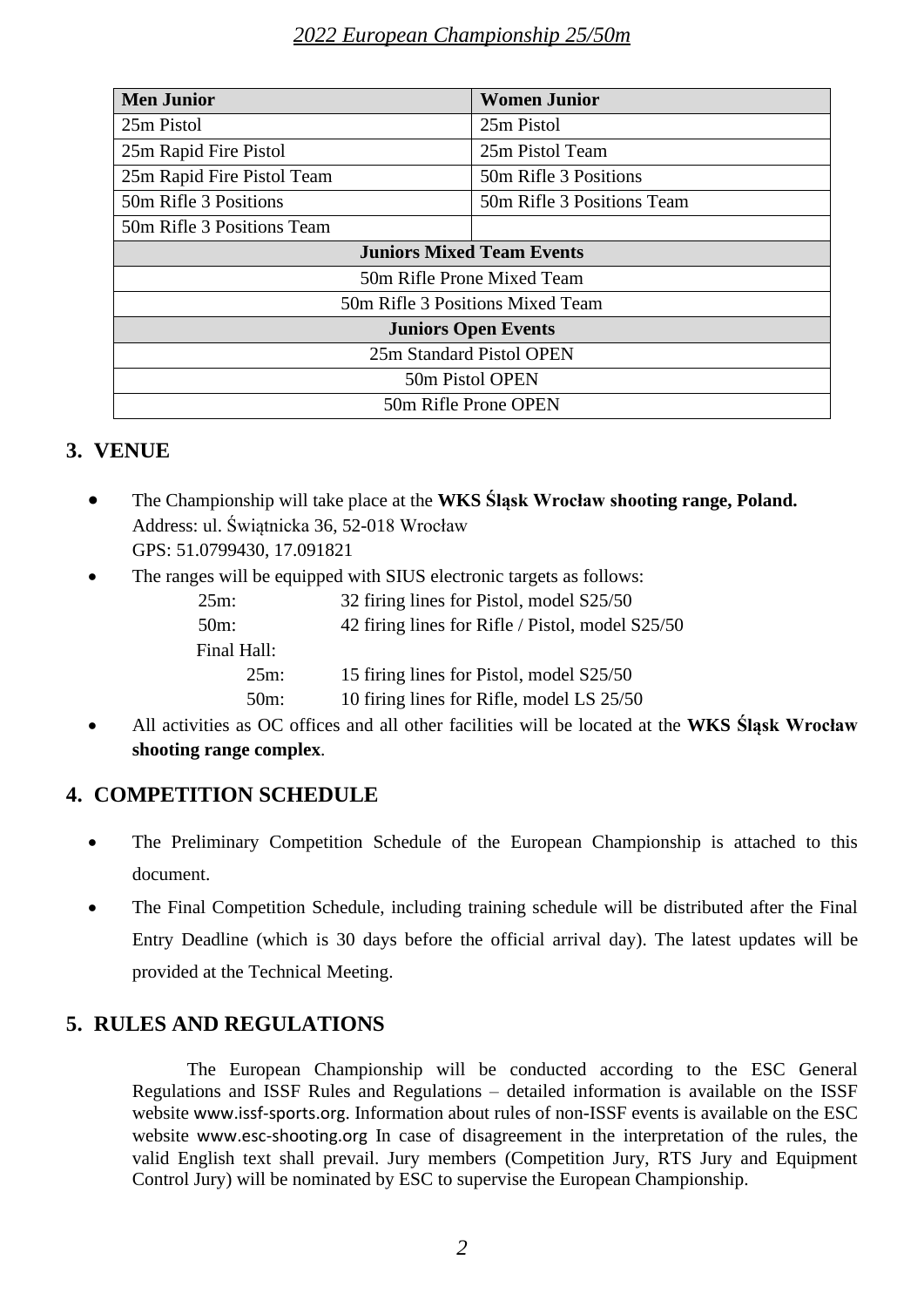#### • **Rifle/ Pistol Equipment**

The equipment control will be conducted according to the ISSF rules using approved instruments.

Pre-competition testing is not mandatory; however, athletes are responsible for competing with legal equipment and clothing. All athletes are urged to submit any doubtful equipment and clothing to Equipment Control for checking before the competition. All athletes are subject to being selected for random post-competition testing and will be disqualified if their equipment or clothing is not legal according to the ISSF Rules.

#### • **Rifle Clothing:**

All rifle athletes must have ISSF seals with serial numbers on their jackets and trousers. Any rifle jackets or trousers that do not have ISSF seals must be submitted to Equipment Control for inspection and the affixing of a seal before the athlete's first competition. Jackets and trousers that were previously inspected and have an ISSF seal continue to be valid except that athletes with more than one jacket or trousers must report to Equipment Control before their first competition to confirm which jacket and which trousers they will use. All other seal numbers for that athlete will be cancelled. Athletes that wish to replace a registered jacket or trousers with new clothing item must bring that item to Equipment Control for inspection and a new seal. Previous seals will then be cancelled. Rifle athletes can have only one active jacket and trousers at any time.

#### • **Rifle Clothing Post-Competition Testing:**

If one panel of a rifle jacket or trousers tests 2.9 or lower, the stiffness device must be recalibrated and the panel must be retested. If it fails again, but all other panels pass, the athlete will not be disqualified, but a written warning must be given to the athlete and the ISSF seal must be cut off. The athlete can continue using this clothing for that day in that event. If two or more panels fail, the athlete must be disqualified.

# **6. QUOTA PLACES AND QROG**

Quota places for 2024 Olympic Games Paris (FRA) will be awarded according to table below:

| Event                       | Quota |
|-----------------------------|-------|
| 25m Rapid Fire Pistol Men   |       |
| 25m Sport Pistol Women      |       |
| 50m Rifle 3 Positions Men   |       |
| 50m Rifle 3 Positions Women |       |

Results obtained during European Championships will be recognized as QROG for the 2024 OG.

# **7. PARTICIPATION AND ENTRY PROCESS**

- **ESC Member Federations may enter:** 
	- o a maximum of **five (5)** athletes per individual event as indicated in the ESC "General Regulations".
	- o A maximum of **six (6)** junior athletes per individual event (of which two (2) must be under the age of 18 on the scheduled arrival day) as indicated in the ESC "General Regulations".
- In Mixed Team Competitions two (2) teams per country can be entered. No mixed nation teams are allowed.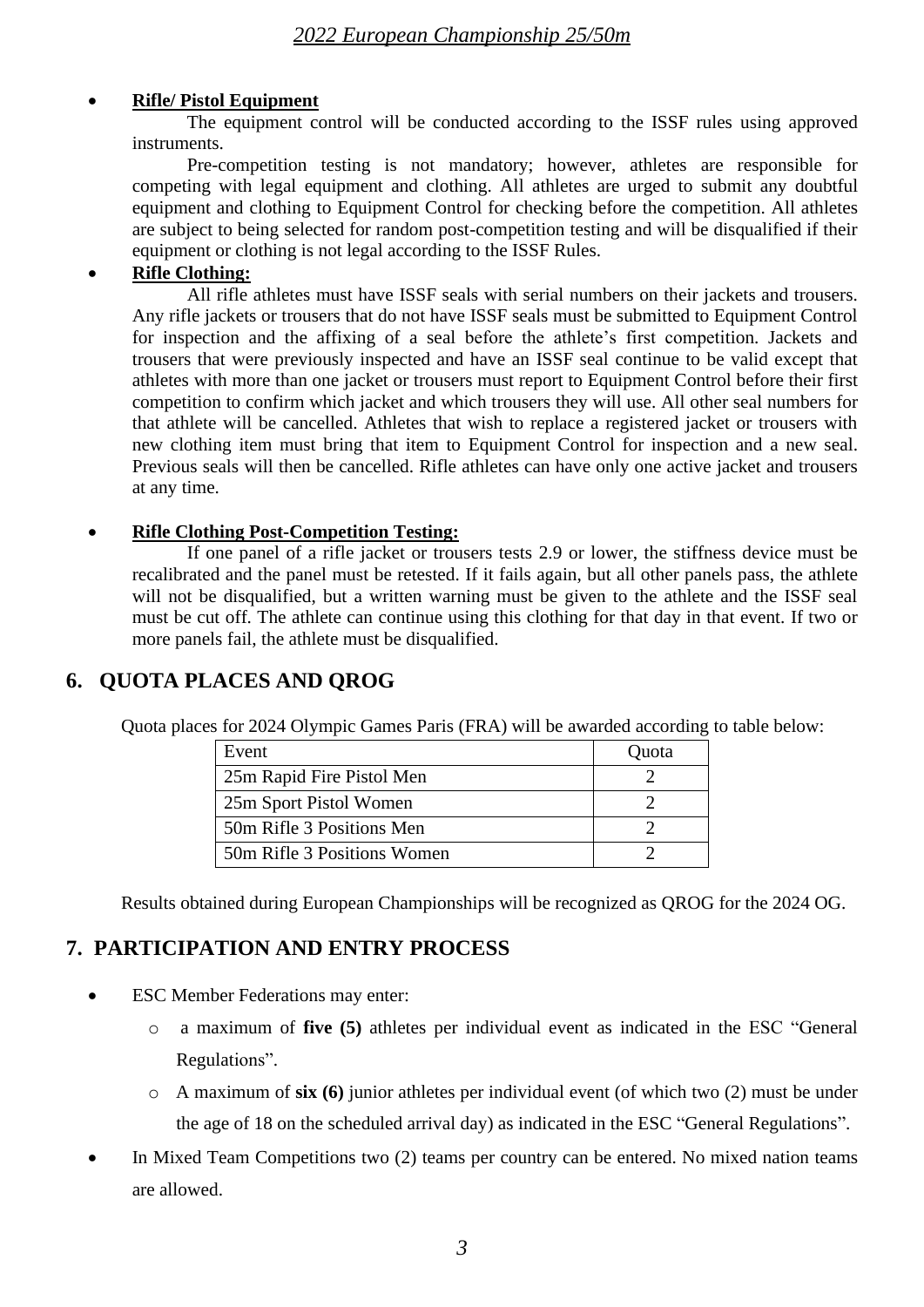• The Team Competitions rule is published on ISSF website. The federation, which doesn't want to participate in Team Event, must inform the Organizing Committee. The National Federation must registered they teams (mixed and team events) via ISSF online.

| <b>Men</b>                 | <b>Max starts</b> | Woman                      | <b>Max start</b> |
|----------------------------|-------------------|----------------------------|------------------|
| 25m Rapid Fire Pistol      | 56                | 25m Pistol                 |                  |
| 25m Rapid Fire Pistol Team | 18 teams          | 25m Pistol Team            | 20 teams         |
| 50m Rifle 3 Positions      | 120               | 50m Rifle 3 Positions      | 120              |
| 50m Rifle 3 Positions Team | 25 teams          | 50m Rifle 3 Positions Team | 25 teams         |

| Men              | <b>Max starts</b> | Woman                      | <b>Max starts</b> |
|------------------|-------------------|----------------------------|-------------------|
| Fire Pistol      | 56                | 25m Pistol                 | 62                |
| Fire Pistol Team | 18 teams          | 25m Pistol Team            | 20 teams          |
| <b>Positions</b> | 120               | 50m Rifle 3 Positions      | 120               |
| Positions Team   | 25 teams          | 50m Rifle 3 Positions Team | 25 teams          |

| <b>Men/Women Mixed Team Events</b> | <b>Max starts</b> |
|------------------------------------|-------------------|
| 25m Rapid Fire Pistol Mixed Team   | 28 teams          |
| 50m Rifle 3 Positions Mixed Team   | 40 teams          |
| 50m Rifle Prone Mixed Team         | 40 teams          |

| <b>Men/Women Open Events</b> | <b>Max starts</b> |
|------------------------------|-------------------|
| 25m Standard Pistol OPEN     |                   |
| 25m Center Fire Pistol OPEN  | 62                |
| 50m Pistol OPEN              | 76                |
| 50m Rifle Prone OPEN         | 160               |

| <b>Men Junior</b>          | <b>Max starts</b> | <b>Woman Junior</b>        | Max start |
|----------------------------|-------------------|----------------------------|-----------|
| 25m Pistol                 | 58                | 25m Pistol                 | 58        |
| 25m Rapid Fire Pistol      | 56                | 25m Pistol Team            | 20 teams  |
| 25m Rapid Fire Pistol Team | 18 teams          | 50m Rifle 3 Positions      | 120       |
| 50m Rifle 3 Positions      | 120               | 50m Rifle 3 Positions Team | 25 teams  |
| 50m Rifle 3 Positions Team | 25 teams          |                            |           |

| <b>Men Junior</b>    | <b>Max starts</b> | <b>Woman Junior</b>        | <b>Max starts</b> |
|----------------------|-------------------|----------------------------|-------------------|
| οl                   | 58                | 25m Pistol                 | 58                |
| id Fire Pistol       | 56                | 25m Pistol Team            | 20 teams          |
| vid Fire Pistol Team | 18 teams          | 50m Rifle 3 Positions      | 120               |
| le 3 Positions       | 120               | 50m Rifle 3 Positions Team | 25 teams          |
| le 3 Positions Team  | 25 teams          |                            |                   |

| <b>Juniors Mixed Team Events</b> | <b>Max starts</b> |
|----------------------------------|-------------------|
| 50m Rifle Prone Mixed Team       | 40 teams          |
| 50m Rifle 3 Positions Mixed Team | 40 teams          |

| <b>Junior Open Events</b> | <b>Max starts</b> |
|---------------------------|-------------------|
| 25m Standard Pistol OPEN  | 62                |
| 50m Pistol OPEN           | 76                |
| 50m Rifle Prone OPEN      |                   |

# **8. PRELIMINARY ENTRIES**

- ESC Member Federations participating in the 2022 European Championship 25/50m must submit their Preliminary Entries not later than **01 June, 2022**.
- For Preliminary Entries please use the ISSF Online Registration Service http://entry.issf-sports.info or exceptionally complete the attached Preliminary Entry Form (**Annex 1.1 and 1.2**) and return it to the ISSF Headquarters by fax or e-mail and to the Organizing Committee by e-mail: [oc@ech2022.pl](mailto:oc@ech2022.pl)
- For preliminary (**Annex 1.3**.) and final hotel and banquet reservation please return it to the Organizing Committee by e-mail: accommodation@ech2022.pl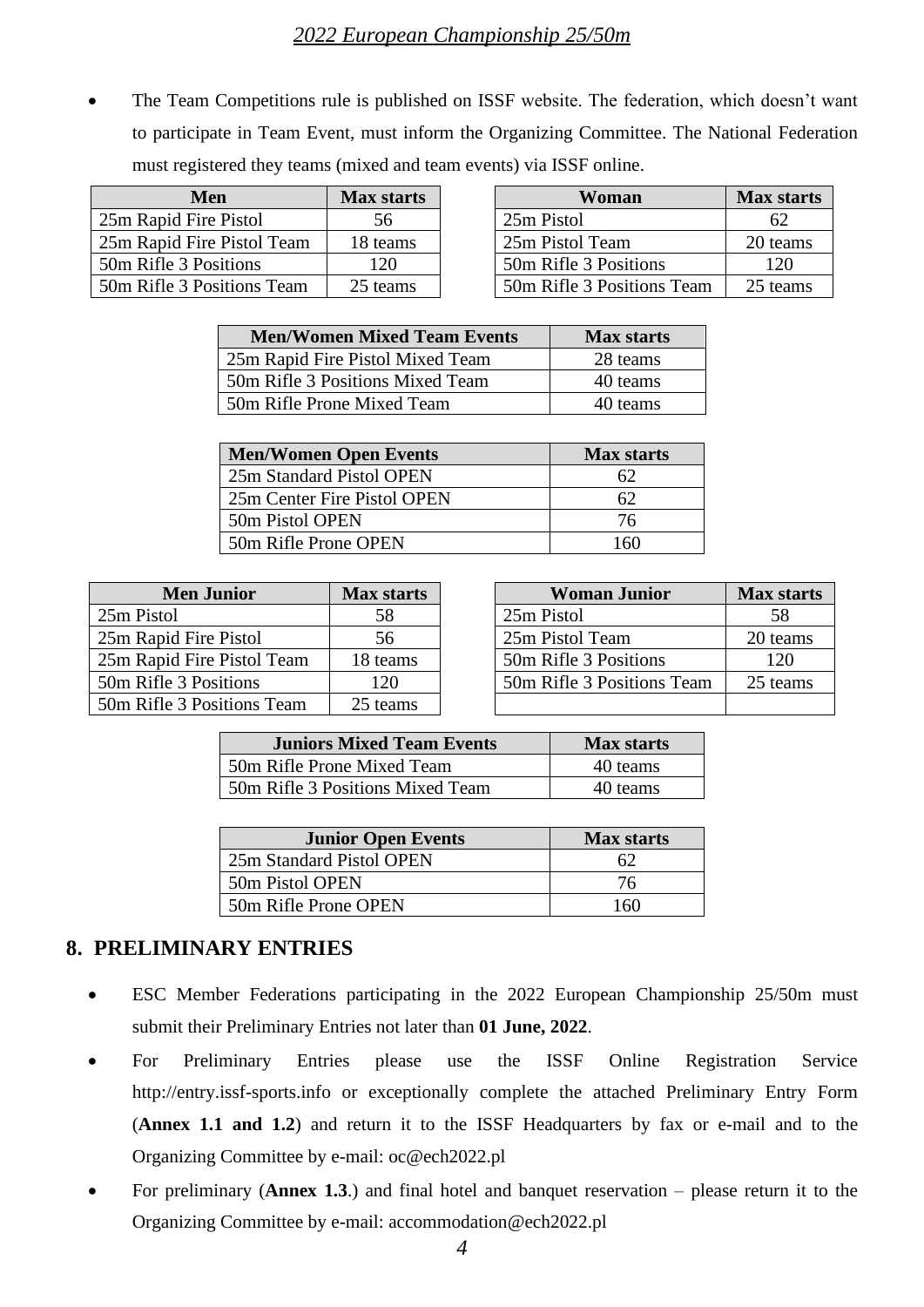### **9. FINAL ENTRIES**

- Final entry registration for athletes and officials must be made online by ISSF Registration Service at **[http://entry.issf-sports.info](http://entry.issf-sports.info/)** not later than **August 05, 2022**.
- Please remember to send completed Final Entry Forms (**Annex 2.1, 2.2, 2.3, 2.4, 2.5, 2.6, 2.7**) also to Organizing Committee by e-mail: [oc@ech2022.pl](mailto:oc@ech2022.pl) within deadline.
- Final Hotel and Banquet Reservation Form (within 5<sup>th</sup> July) and Final Rooming List (within  $5<sup>th</sup>$ August) must be send to the Organizing Committee ONLY by e-mail: [accommodation](mailto:accommodation@ech2022.pl)@ech2022.[pl](mailto:accommodation@ech2022.pl)
- **Final Travel Form** must be send to the Organizing Committee ONLY by e-mail: t<u>ransport@ech202[2.pl](mailto:transport@ech2022.pl)</u> within 5<sup>th</sup> August.
- All other forms (**Visa Support Form, Firearms and Ammunition Form, Media Accreditation Form)** must be send to the Organizing Committee ONLY by e-mail: [oc@ech2022.pl](mailto:oc@ech2022.pl) within deadline.

### **10.LATE ENTRIES**

- Late Entries will be allowed to participate only according to the corresponding ESC and ISSF rules (ESC General Regulations 11.3.4.; ISSF rule 3.7.3.4.).
- Any additional entries received after the deadline of three (3) days before the official arrival day, which is 05 September, 2022 will not be taken into consideration (ESC General Regulations 11.3.5., ISSF Rule 8.3.3.).

#### **11.REPLACEMENTS**

Replacement of a registered athlete by another already registered athlete for the Championship is permitted. This change can only be made before 12:00 a.m. on the day before the pre-event training for that event (ESC General Regulations 11.3.6., ISSF Rule 8.3.4.).

### **12.ENTRY CONFIRMATION UPON ARRIVAL**

All Team Leaders are required to report to the Accreditation and Payment Office and confirm their Final Entries. This confirmation must take place before 12:00 a.m. on the day before the Pre-Event Training.

#### **13.CANCELATIONS**

Any Federation, which reduces the number of athletes and/or officials after the final entry deadline is obliged to pay all applicable fees and costs including accommodation and entry fees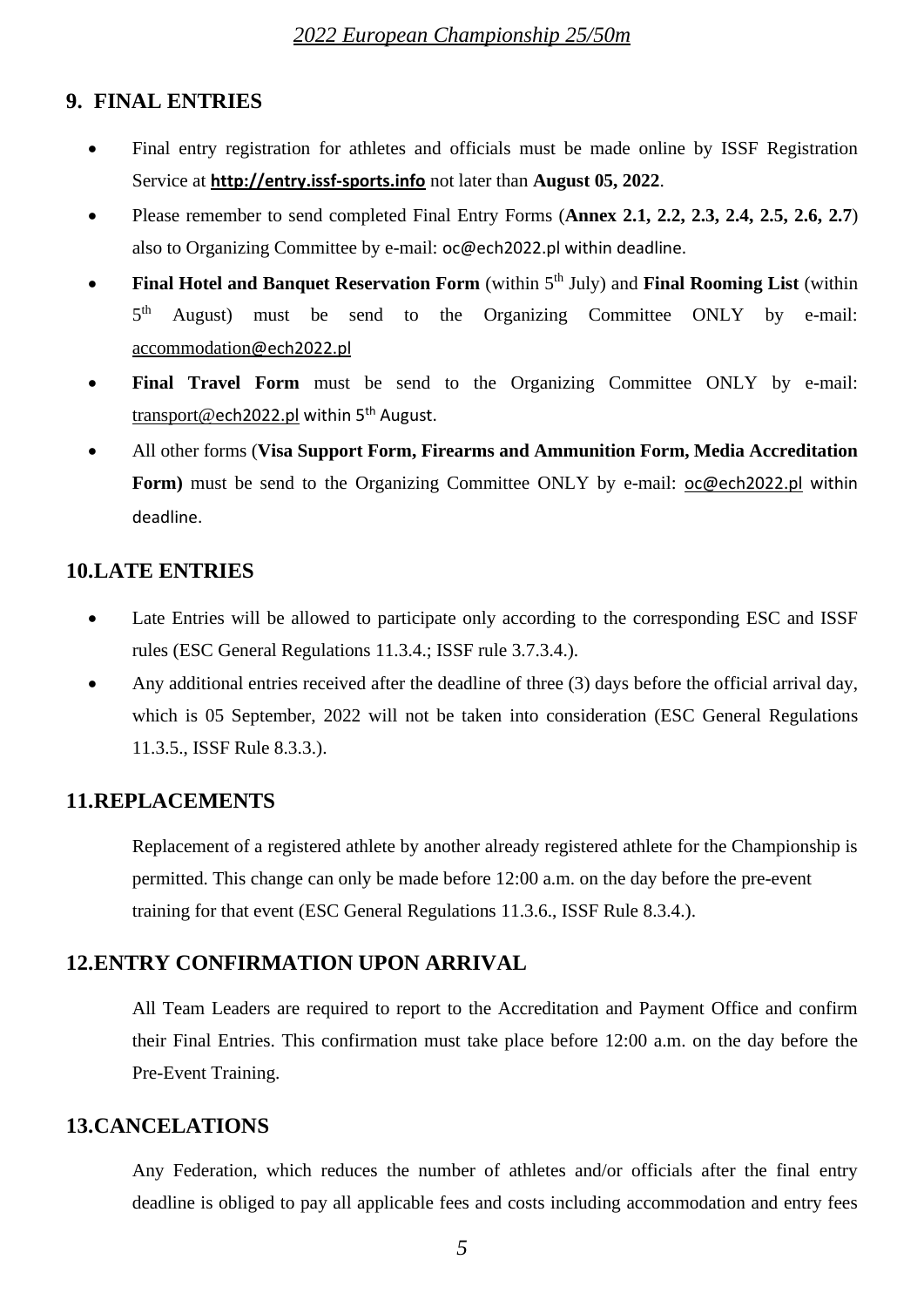according to the number of entries on the Final Entry Forms originally received. If the applicable fees and costs are not paid, no member of that federation may participate (ISSF Rule 8.4.4., ESC General Regulations 11.4.5.).

#### **14. ISSF ID NUMBER**

According to ESC General Regulations, all athletes must sign an "Athlete's Declaration" and have an official ISSF ID number before participation in any ESC Championship. No athlete without an ISSF ID Number will be allowed to participate.

### **15. ENTRY FEES**

The entry fees include all charges for registration, local transportation between shooting range and official hotels and for doping control.

| <b>Fee Description:</b> |                                               |
|-------------------------|-----------------------------------------------|
| <b>EUR 170</b>          | Fee per athlete / per event                   |
| <b>EUR 135</b>          | Fee per Mixed Team / per event                |
| <b>EUR 135</b>          | Fee per Team / per event                      |
| <b>EUR 50</b>           | Fee per Official                              |
| <b>EUR 50</b>           | Additional Late Entry per Athlete / per event |
| <b>EUR 170</b>          | Cancellation Fee per Athlete / per event      |

#### **NOTE: All entry Fee Payments must be made to the Organizing Committee. NO ENTRY FEE PAYMENT TO ESC OR ISSF!**

Payments of entry fees should be made PREFERABLY through bank transfer to the following bank account:

| Bank:        | Alior Bank SA                                             |
|--------------|-----------------------------------------------------------|
| Swift code:  | ALBPPLPW                                                  |
| IBAN:        | PL 35 2490 0005 0000 4600 2828 8682                       |
| Beneficiary: | (Organizing Committee): Polish Sport Shooting Federation, |
|              | ul. Kopernika 30, 00-336 Warszawa, Poland                 |

All bank transfers must be made ONLY in EUR and must include any fees the bank may charge. Please take care, that all necessary data are indicated, so that the Organizing Committee can assign payments to the correct federation. Please give a copy of the bank transfer slip to your Team Leader to bring it as a proof of payment to the Entry Confirmation at accreditation.

#### **16. VISA**

• Poland is a member of the European Union and Schengen Agreement. EU Nationals are able to enter Poland with a valid passport or with a valid ID Card. Countries, that require an Entry Visa for Poland should apply to the Polish Embassy/Consulate in their Country well in advance before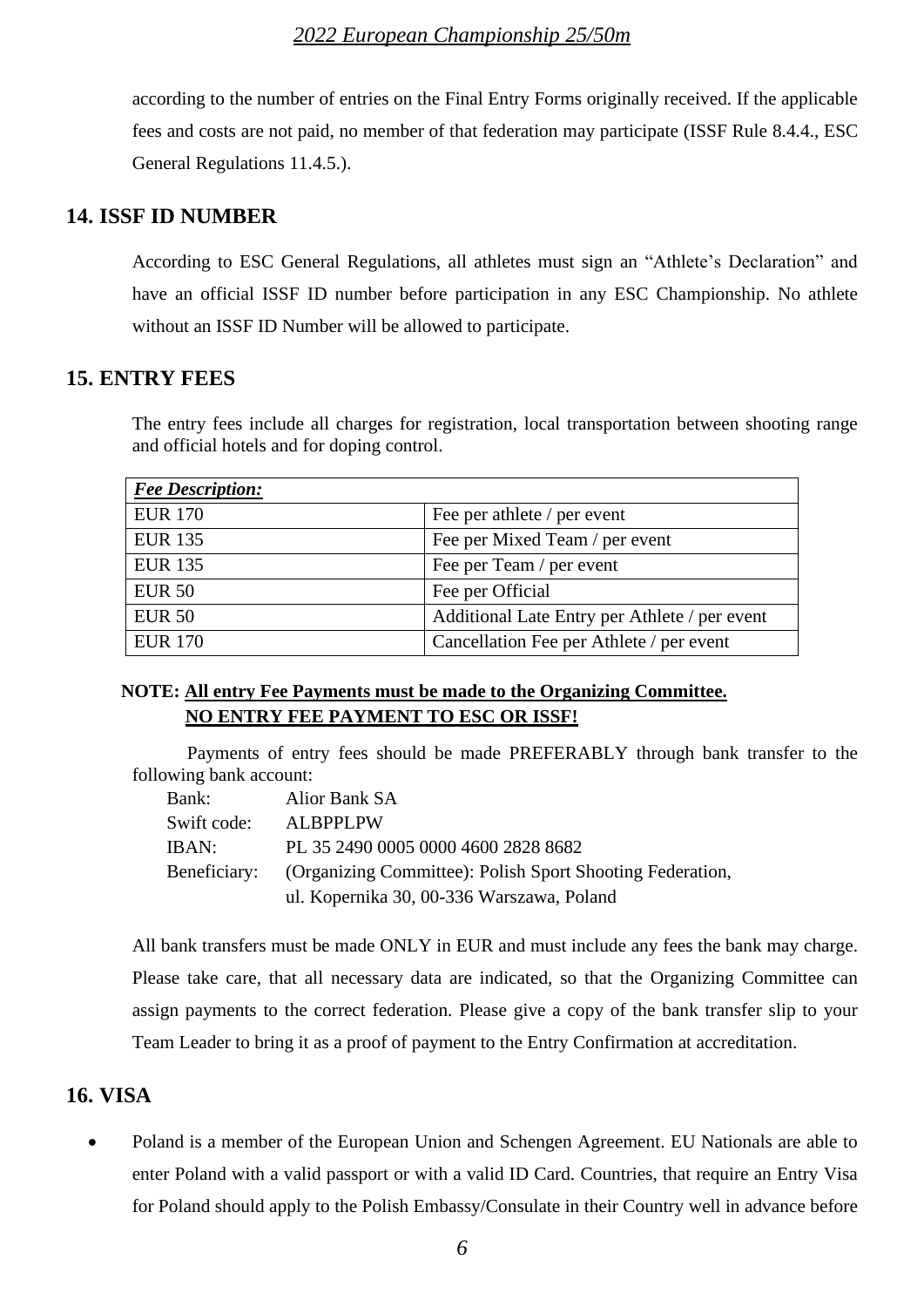the departure. The detailed information regarding entry Visa can be found in the website of the Polish Ministry of Foreign Affairs: [https://www.msz.gov.pl/en/ministry\\_of\\_foreign\\_affairs](https://www.msz.gov.pl/en/ministry_of_foreign_affairs)

- Those Federations who need a specific Invitation Letter to apply for a Sport Visa, must contact with Polish Sport Shooting Federation, not later than 1 June, 2022 by e-mail: **oc@ech2022.pl**
- The Polish Sport Shooting Federation has no influence on the Embassies and will only be able to provide invitations for the period of the European Championship and eventual pre-event training. No Visa will be guaranteed upon arrival at the airport or at the border.
- Each participating federation requiring visa should fill out the Visa Support Form (Annex 3) and return it to the Organizing Committee within deadline.

### **17. ACCOMMODATION AND HOTEL RESERVATION**

Delegations will be accommodated in selected 3\*, 4\* and 5\* hotels located at distance of 5–8 km from the venue. Accommodation will be offered in 7 official hotels at the following prices, per room per night, breakfast and tax included:

| <b>Hotel</b>                                 | <b>Distance</b>  | Single room | Double / Twin room |
|----------------------------------------------|------------------|-------------|--------------------|
|                                              | to venue         | (EUR)       | (EUR)              |
| Hotel Radisson Blu Wrocław *****             | $5,5$ km         | 130         | 120                |
| Hotel HP Park Plaza Wrocław ****             | $7 \text{ km}$   | 100         | 110                |
| Hotel Mercure Wrocław Centrum ****           | 6 km             | 100         | 110                |
| Hotel Novotel Wrocław Centrum ****           | $7.5 \text{ km}$ | 100         | 110                |
| Hotel Q Plus **** (only 11-18.09)            | $7 \text{ km}$   | 100         | 110                |
| Hotel Novotel Wrocław City ***               | $7.5 \text{ km}$ | 80          | 90                 |
| Hotel Ibis Wrocław Centrum ***               | $7.5 \text{ km}$ | 80          | 90                 |
| Hotel Ibis Styles Wrocław *** (only 5-12.09) | $5 \mathrm{km}$  | 80          | 90                 |

The **eighty percent (80%) of the accommodation expenses** and taxes must be transferred in advance, not later than **July 05, 2022** to the following bank account:

| Bank:       | Alior Bank SA                                                                            |
|-------------|------------------------------------------------------------------------------------------|
| Swift code: | ALBPPLPW                                                                                 |
| IBAN:       | PL35 2490 0005 0000 4600 2828 8682                                                       |
|             | Beneficiary: (Organizing Committee): Polish Sport Shooting Federation, ul. Kopernika 30, |
|             | 00-336 Warszawa, Poland                                                                  |

Although the booking will be based on the principle "first come, first served" (teams making the reservation and transferring 80% of the deposit sooner, will have the privilege to choose), the Organizer retains the right to perform the optimal booking to avoid accommodating the members of the same team in different hotels. We kindly ask for providing a second and third choice hotel in case of full occupation of the first choice.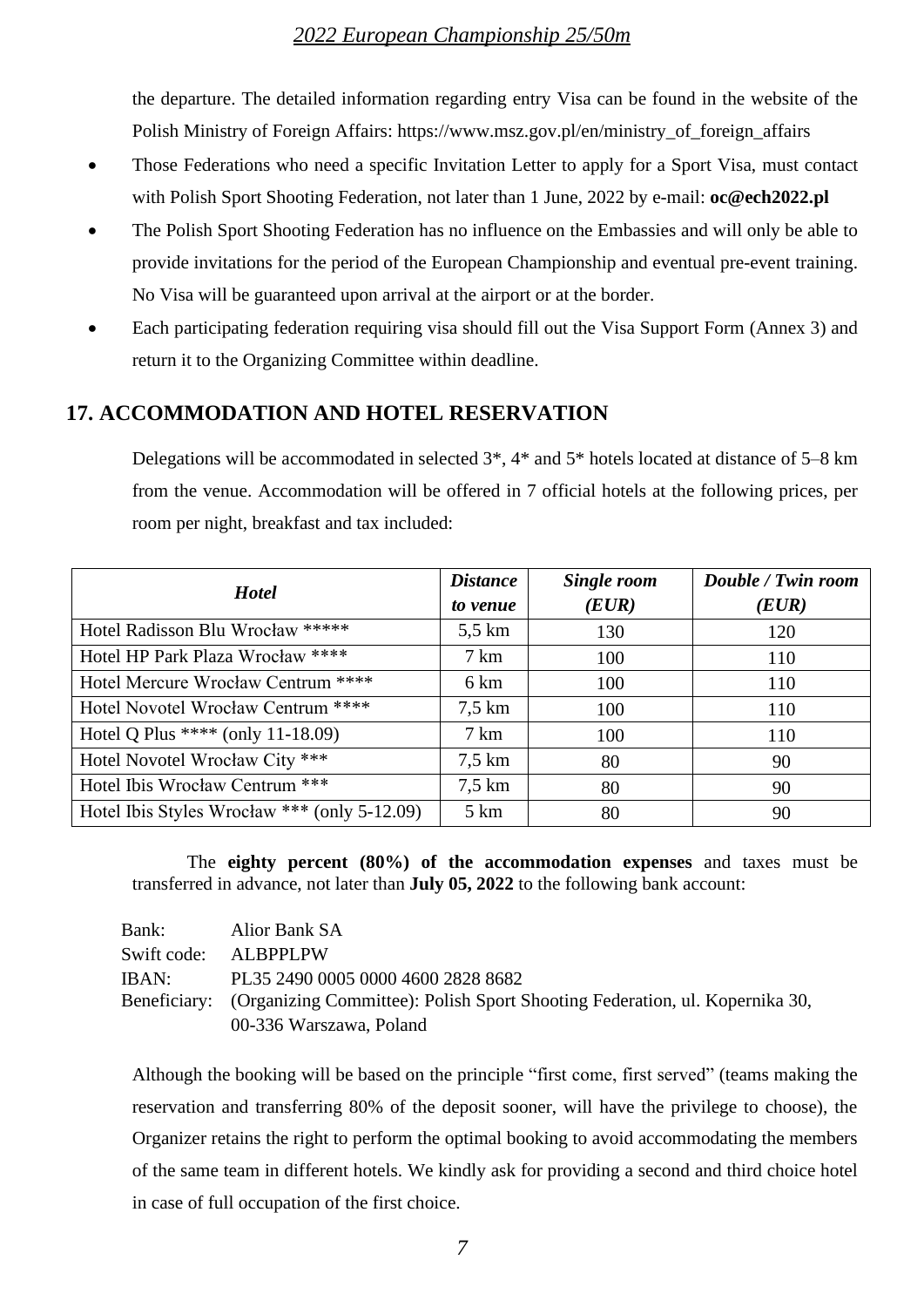- Preliminary and Final Hotel and Banquet Reservation Form (within 5<sup>th</sup> July) and Final Rooming List (within  $5<sup>th</sup>$  August) must be send to the Organizing Committee ONLY by e-mail: [accommodation](mailto:accommodation@ech2022.pl)@ech202[2.pl](mailto:accommodation@ech2022.pl)
- In case of any questions please do not hesitate to ask by our e-mail: <u>accommodation@ech2022.pl</u>

# **18. TRANSPORT**

- The Organizing Committee will provide the transport service for all the delegations between the official airport and the official hotels during the official days of the 2022 European Championships 25/50m (September 05-18, 2022).
- The official airport is The Wroclaw Nicolaus Copernicus Airport [\(www.airport.wroclaw.pl\)](http://www.airport.wroclaw.pl/) located 10 km from city centre. In case of arrival to the different airport, please contact the organizing committee for the individual offer of transport services.
- The Organizing Committee will also provide local transportation between the official hotels and the shooting range, according to the official transport schedule. The local transport service will be effective among September 06-18 2022.
- In case of any questions please do not hesitate to ask by our e-mail: [transport@ech2022.pl](mailto:transport@ech2022.pl)

# **19. ACCREDITATION & PAYMENT**

- The accreditation for all participants, officials, guests and members of the press will take place at the WKS Śląsk Wrocław shooting range. Accreditations will be prepared by the Accreditation and Payment Office of European Championship 2022. Accreditations and BIB numbers will be distributed after full payment of the entry fees, accommodation costs (the remaining 20%) and banquet costs. All the expenses may be paid to the Organizing Committee **ONLY in EUR in cash**. Please note that no credit cards or traveler checks will be accepted.
- All fees and costs may be paid in advance by the bank transfer **ONLY in EUR** to the following bank account:

| Bank: | Alior Bank SA                                                                            |
|-------|------------------------------------------------------------------------------------------|
|       | Swift code: ALBPPLPW                                                                     |
| IBAN: | PL35 2490 0005 0000 4600 2828 8682                                                       |
|       | Beneficiary: (Organizing Committee): Polish Sport Shooting Federation, ul. Kopernika 30, |
|       | 00-336 Warszawa, Poland                                                                  |

# **20. FIREARMS CUSTOMS FORMALITIES**

When entering Poland, you will need to have an invitation letter and claim possession of the firearms (present an official firearms owners' certificate) to the police officer when crossing the border.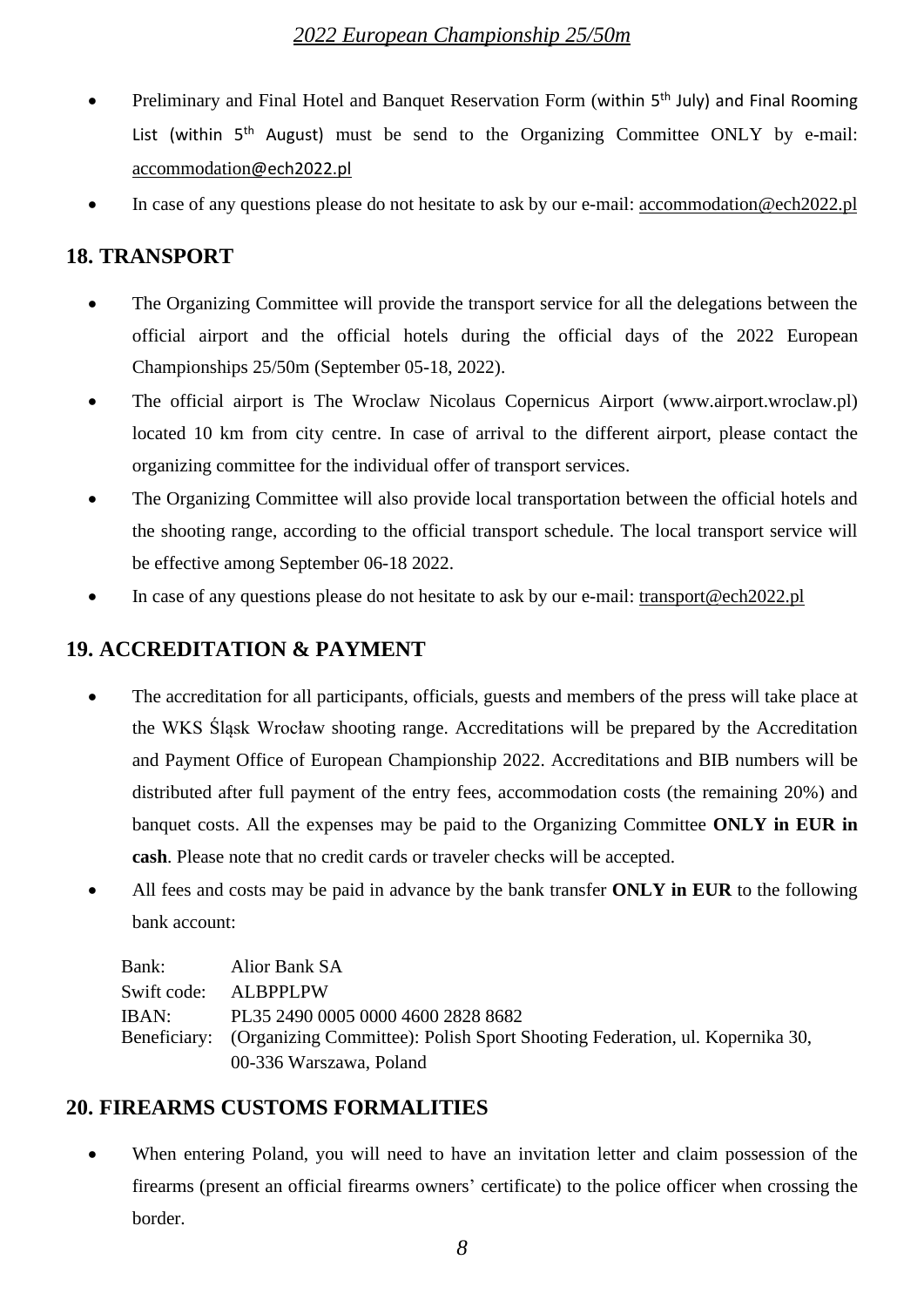- Persons with an EU firearm permits just have to show EU firearms permit to police officer and do not need to show any other forms or pay any taxes
- Persons arriving from outside of EU or don't have an EU firearm permits, will get an official form from the police when crossing the border, on which they can register up-to three weapons.
- Police will issue papers for these firearms, which you must show at departure during check-in and to the police officer.

**Upon arrival** to Poland all firearms and ammunition must be transported directly to the shooting range firearms storage

At departure the firearms and ammunition have to be collected from the firearms storage on the way to airport (not before)

# **21. STORAGE OF FIREARMS**

- Storage of firearms and equipment will be available at the WKS Slask Wrocław shooting range without charge. All rifles and pistols have to be stored from arrival to departure except during reparation, equipment control, training and competition.
- Firearms and equipment manufacturers with their service facilities will be present during official days of the European Shooting Championships

# **22.DOPING CONTROL**

- Doping tests as required by the ISSF Rules and Regulations will be performed in all events and all categories at the shooting range.
- Anti-Doping control will be conducted by the Polish Anti-Doping Agency POLADA in aaccordance with current ISSF Anti-Doping Regulations and under the supervision of Technical Delegate.

# **23. FIRST AID**

The first aid station will be placed in the WKS Śląsk Wrocław shooting range.

# **24. CEREMONIES**

- **The Opening Ceremony** will take place on September 06, 2022.
- **The Closing Ceremony** will take place on September 17, 2022, at the Final Hall after the last awarding ceremony.
- **The awarding ceremonies** will take place daily after the finals at the awarding area.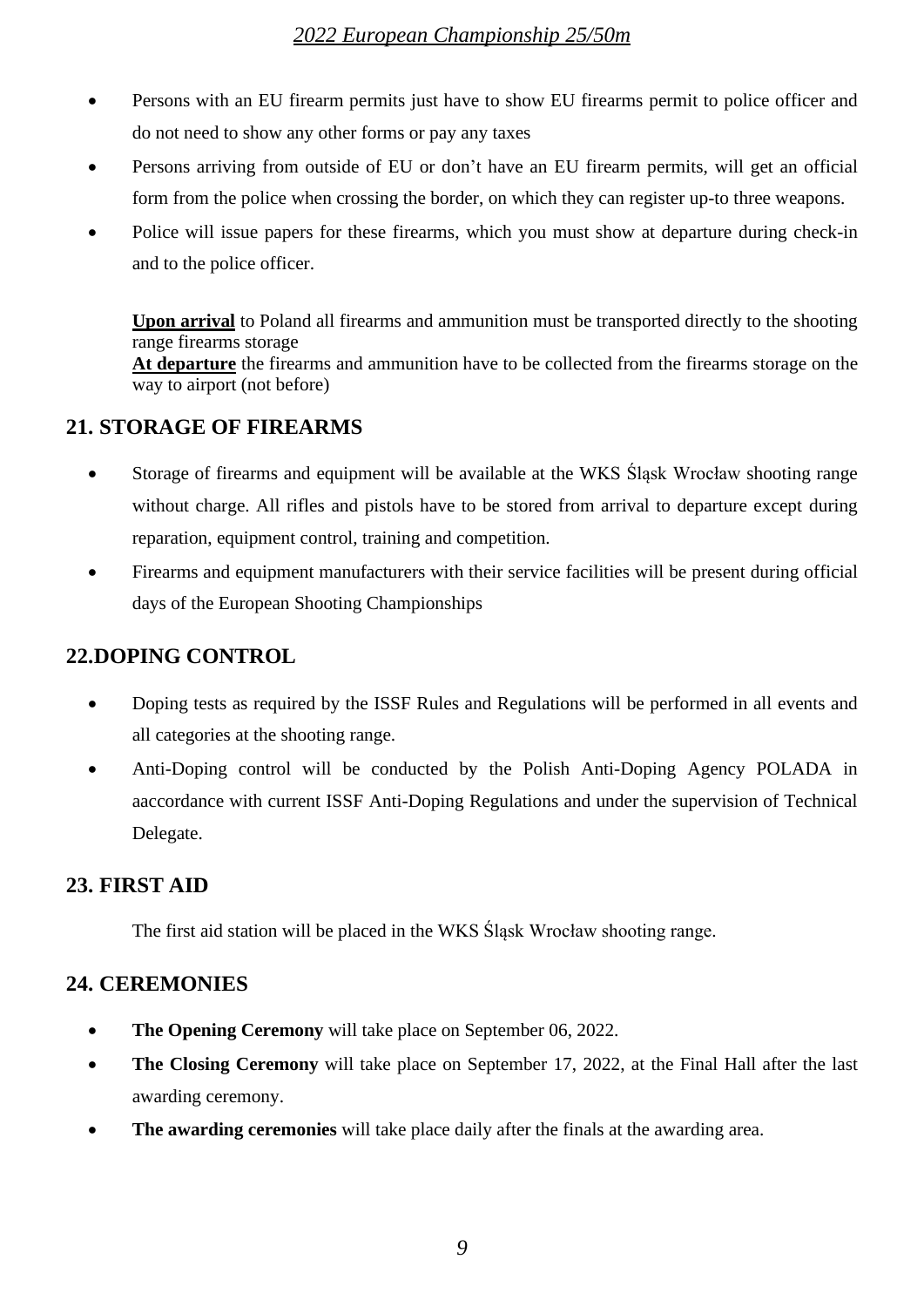- **The Garden Party for juniors** will take place on September 11, 2022 at 8 PM on the shooting range complex. The participant cost is 25 EUR per person and must be paid to the Organizing Committee during accreditation in cash.
- **The Banquet for seniors** will take place on September 17, 2022 at 8 PM in the Novotel Wrocław Centrum Hotel. The participant cost is 40 EUR per person and must be paid to the Organizing Committee during accreditation in cash

NOTE: Please remember to provide estimated number of participants of the Garden Party and the Banquet in the **Preliminary Hotel and Banquets Reservation Form (Annex 1.3**.) and confirm the number of participants in the **Final Hotel and Banquets Reservation Form (Annex 7)** within deadlines to e-mail accommodation@ech2022.pl

### **25.NATIONAL ANTHEM AND FLAG**

- Each delegation is required to provide its own national anthem in a digital file format (preferably MP3). The digital anthem-file must be sent to the Organizing Committee not later than August 05, 2022.
- National flags will not be necessary to bring by the participating federations, they will be provided by the Organizing Committee.

#### **26. EXHIBITIONS**

Firearms and equipment manufacturers with their service facilities will be present during the official days of the European Championship 2022 at the shooting range.

#### **27. MEDIA CENTER**

- The Media Center will be available at the shooting range and equipped according ISSF Rules C.9.7.2.
- All media representatives of the relevant ESC countries will be invited through the ESC member federations. Before attending the Championship, all media representative's must register by sending the Media Accreditation Form (Annex 5) to the Organizing Committee within the deadline.